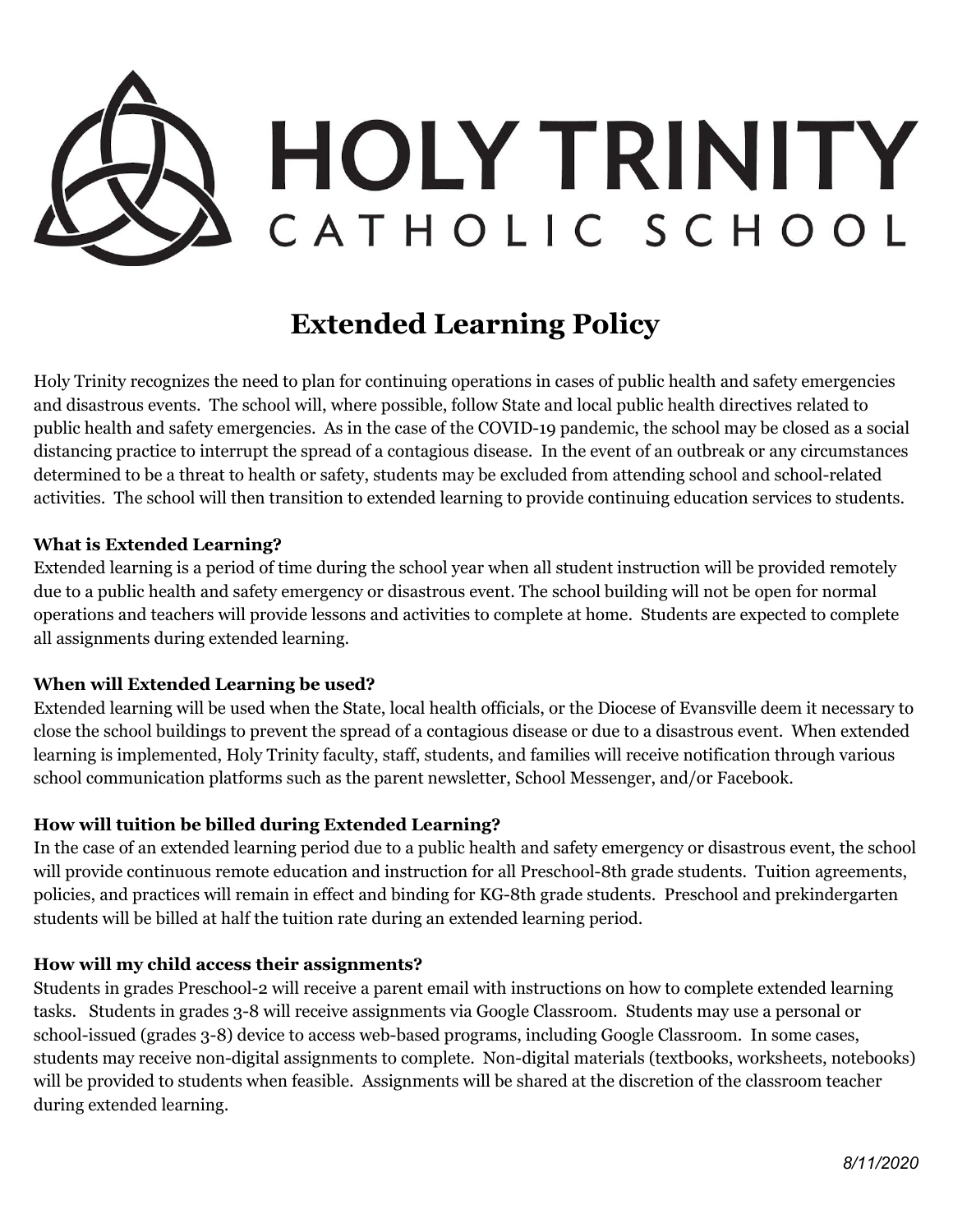### **When are assignments due?**

Teachers will determine and set due dates for all work to be returned. Students and families, who find challenges during extended learning periods, must communicate to the classroom teacher and school principal as soon as possible.

## **How long will assignments take to complete?**

The amount of time needed to complete extended learning assignments will vary depending on grade level. The chart below provides the minimum total daily work completion time. The time an individual student spends on daily assignments will vary and may be more or less than the times listed below.

| <b>Grade Level</b>                                                                                      | <b>Minimum Daily Work Completion Time</b> |
|---------------------------------------------------------------------------------------------------------|-------------------------------------------|
| $PS-2$                                                                                                  | 30 min-1 hour                             |
| $3 - 4$                                                                                                 | $1 - 1 \frac{1}{2}$ hours                 |
| $5 - 6$                                                                                                 | $1\frac{1}{2}$ - 2 hours                  |
| $7 - 8$                                                                                                 | 2-4 hours                                 |
| Special Areas (Art, Music, PE, Computer, Library) -<br>Enrichment opportunities will be provided weekly |                                           |

### **How will assignments be graded?**

Grading policies and practices remain intact and continue during an extended learning period. Teachers will determine whether or not extended learning assignments will be counted for a grade. If an assignment is not received after at least two (2) recorded attempts by the teacher to communicate with the parent (PS-5th) or student (6th-8th), a 0% may be recorded.

Expectations of all students' academic integrity and performance will be upheld and enforced during periods of extended learning. Academic integrity includes honesty in citing sources, sharing work on assignments only with permission, and prohibits cheating of any kind on assignments and assessments. Students and families, who find challenges during extended learning periods, must communicate to the classroom teacher and school principal as soon as possible.

#### **How will attendance be taken?**

Daily attendance for remote instructional days is required. Current attendance policies will remain in effect during extended learning. Attendance is based on assignment completion. Students will be counted present when at least one assignment is completed in at least one subject. For work assigned via Google Classroom, students are expected to TURN IN, MARK AS DONE, and/or SUBMIT all assignments by the due date.

#### **How can I reach my child's teacher if I have questions?**

Teachers will establish daily "office hours" and communicate this window of time to students and parents. This time will be used to answer questions and/or provide direct instruction. Individual, small group, or whole class meetings will also be scheduled as needed. Teachers will utilize email, video conferencing, and/or phone calls to communicate with students and parents.